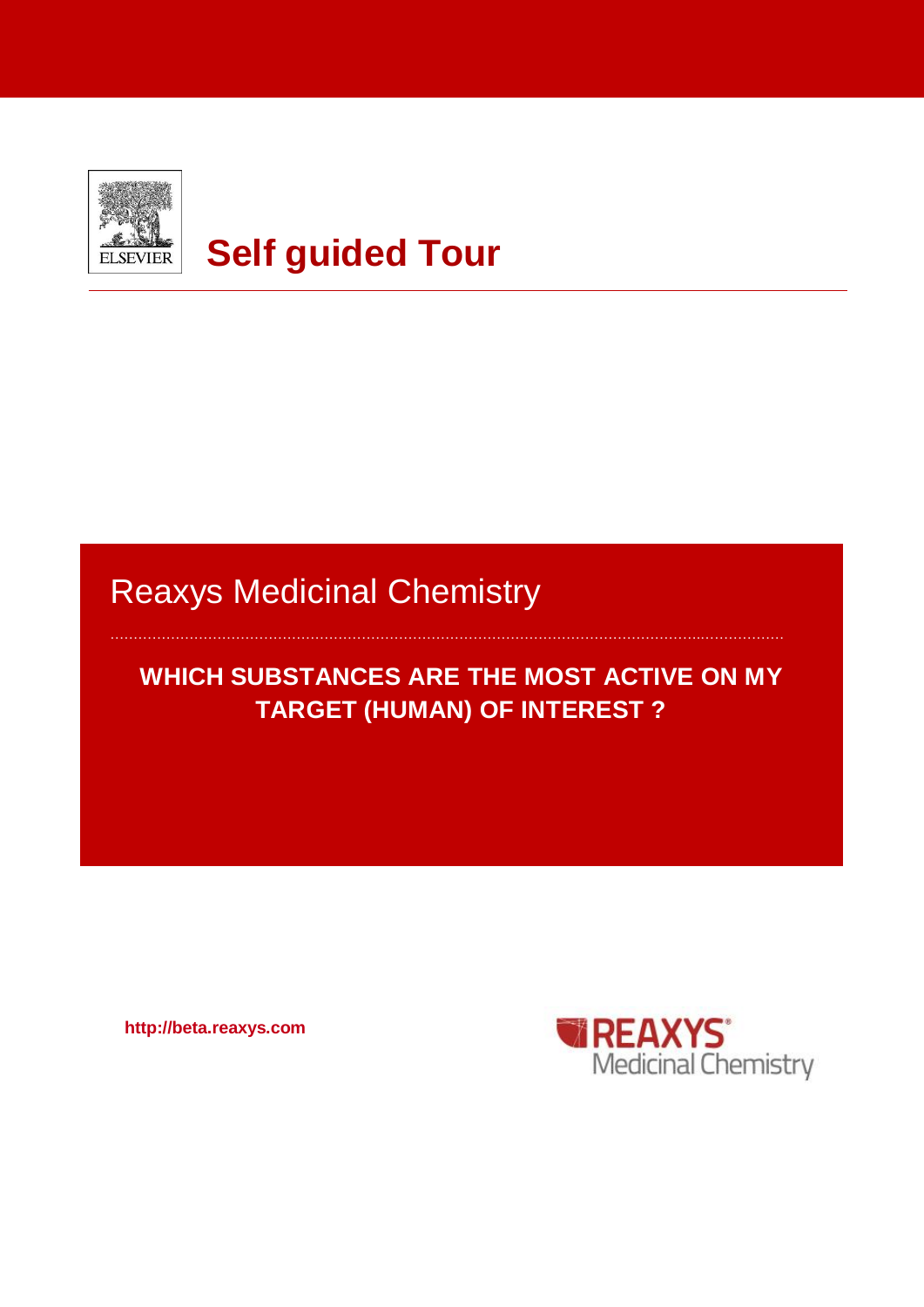# **WHICH SUBSTANCES ARE THE MOST ACTIVE ON MY TARGET (HUMAN) OF INTEREST ?**

#### **1.1 Scenario (New Project)**

New project focused on finding new AKT1 inhibitors with less affinity on AKT2 (minimizing adverse effect)

- Akt is associated with tumor cell survival, proliferation, and invasiveness.
- The activation of Akt is also one of the most frequent alterations observed in human cancer and tumor cells.
	- Akt1 has been implicated as a major factor in many types of cancer
	- Akt2 is an important signaling molecule in the Insulin signaling pathway
	- The role of Akt3 is less clear, though it appears to be predominantly expressed in the brain

Therefore, understanding Akt and its pathways is important for the creation of better therapies to treat cancer and tumor cells.

#### **Search for active chemotype on AKT1?**

#### **1.2 Overview**

| Step no. | <b>Steps and description</b>     | <b>Action</b>                                                                     |
|----------|----------------------------------|-----------------------------------------------------------------------------------|
|          | Search Bioactivities             | Ask Reaxys or Medicinal chemistry Query<br>theme                                  |
| 2        | Heatmap is displayed'            | <b>Click on Search Bioactivities</b>                                              |
| 3        | Filter by 'Target Species'       | Filter by 'Target Species', select 'human',<br>then click on 'Limit to'           |
|          | Filter by 'pX'                   | Filter by 'pX(-log(Affinity), move the bar to ca<br>> 9, then click on 'Limit to' |
| 5        | Display Structure in the Heatmap | <b>Click on Structure</b>                                                         |
| 6        | Select compounds in the Heatmap  | Click on the row                                                                  |
|          | <b>Find Similar compounds</b>    | Will display similar compounds as well as<br>pharmacology profile.                |

## **1.3 Step by step**

There is two ways of Searching AKT 1 potent Inhibitors using "Ask Reaxys" or using the medicinal chemistry query theme. The two ways are providing the same results.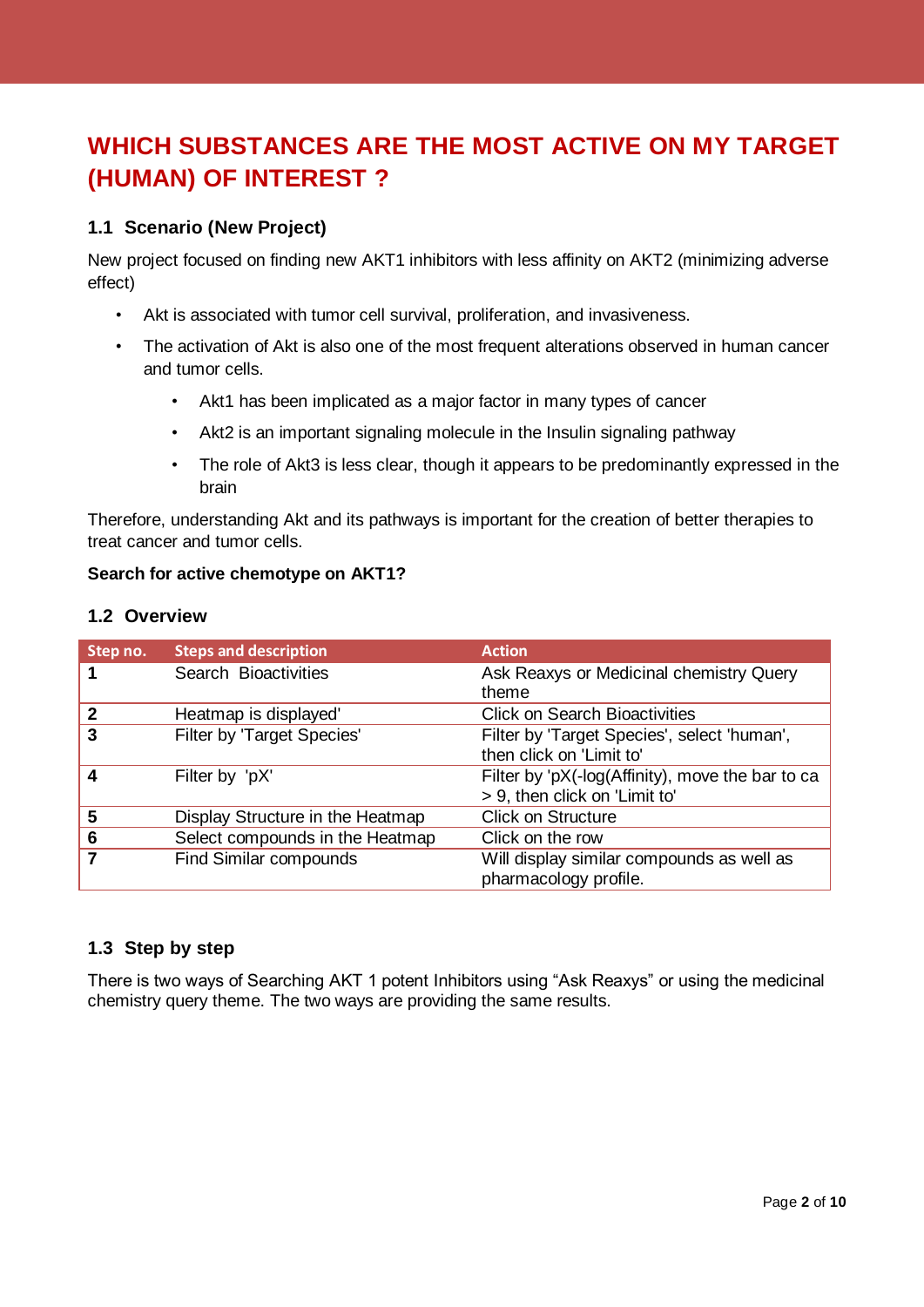| <b>Synthesis Plans</b><br><b>Results</b><br>Query | History<br><b>Report My Alerts</b>             | <b>My Settings</b><br>Help                                                                                                                    |                 | <b>Live Chat</b><br>Logout |
|---------------------------------------------------|------------------------------------------------|-----------------------------------------------------------------------------------------------------------------------------------------------|-----------------|----------------------------|
|                                                   |                                                |                                                                                                                                               |                 | Import El Save             |
| <b>Ask Reaxys</b>                                 | Enter a keyword, concept or author<br>Examples |                                                                                                                                               |                 | Go                         |
| <b>Reactions</b>                                  | Substances, Names,<br>Formulas                 | Find substances, reactions, bioactivity data, citations, patents, and more from Reaxys, PubChem, and eMolecules<br><b>Medicinal Chemistry</b> | Literature      | ReaxysTree                 |
|                                                   |                                                |                                                                                                                                               |                 | $\sim$                     |
|                                                   | Physical                                       | You can also search directly by these common property groups:<br><b>Natural Product</b><br>Spectra                                            | <b>Advanced</b> |                            |

*Step 1 : Search substances tested on AKT1*

#### *Using Ask reaxys*

| Ask Reaxys AKT1 |                                | Go. |
|-----------------|--------------------------------|-----|
|                 | $\blacktriangleright$ Examples |     |

Ask Reaxys recognize the abbreviated terms as a target by using the target taxonomy (main terms as well as synonyms are searched) to retrieve substance tested on the corresponding target.

#### *Using the Medicinal chemistry Query theme*

On target Name click on "look up" to Access the Target Taxonomy

| <b>Bioactivities</b>          |                                  |                 |
|-------------------------------|----------------------------------|-----------------|
| Target Name                   | is.<br>$\overline{\phantom{a}}$  | Lookup $\times$ |
| Substance Action on Target    | is<br>$\blacktriangledown$       | Lookup $\times$ |
| Substance Highest Clin. Phase | is.<br>$\blacktriangledown$      | Lookup $\times$ |
| <b>Bioassay Category</b>      | is<br>$\blacktriangledown$       | Lookup $\times$ |
| <b>Bioassay Animal Model</b>  | is.<br>$\blacktriangledown$      | Lookup $\times$ |
| <b>Biological Species</b>     | is.<br>н.                        | Lookup $\times$ |
| Cells/Cell Lines              | is<br>$\blacktriangledown$       | Lookup $\times$ |
| Measurement pX                | $\blacktriangledown$<br>$\equiv$ | Lookup $\times$ |
| <b>Show AND Buttons</b>       |                                  |                 |

A new popup displays the Target Taxonomy then Search for 'AKT1' in .

Preferred term "Cyclooxygenase 2" is selected because Cox-2 was found as synonym (to display synonyms move the mouse pointer on the node name.)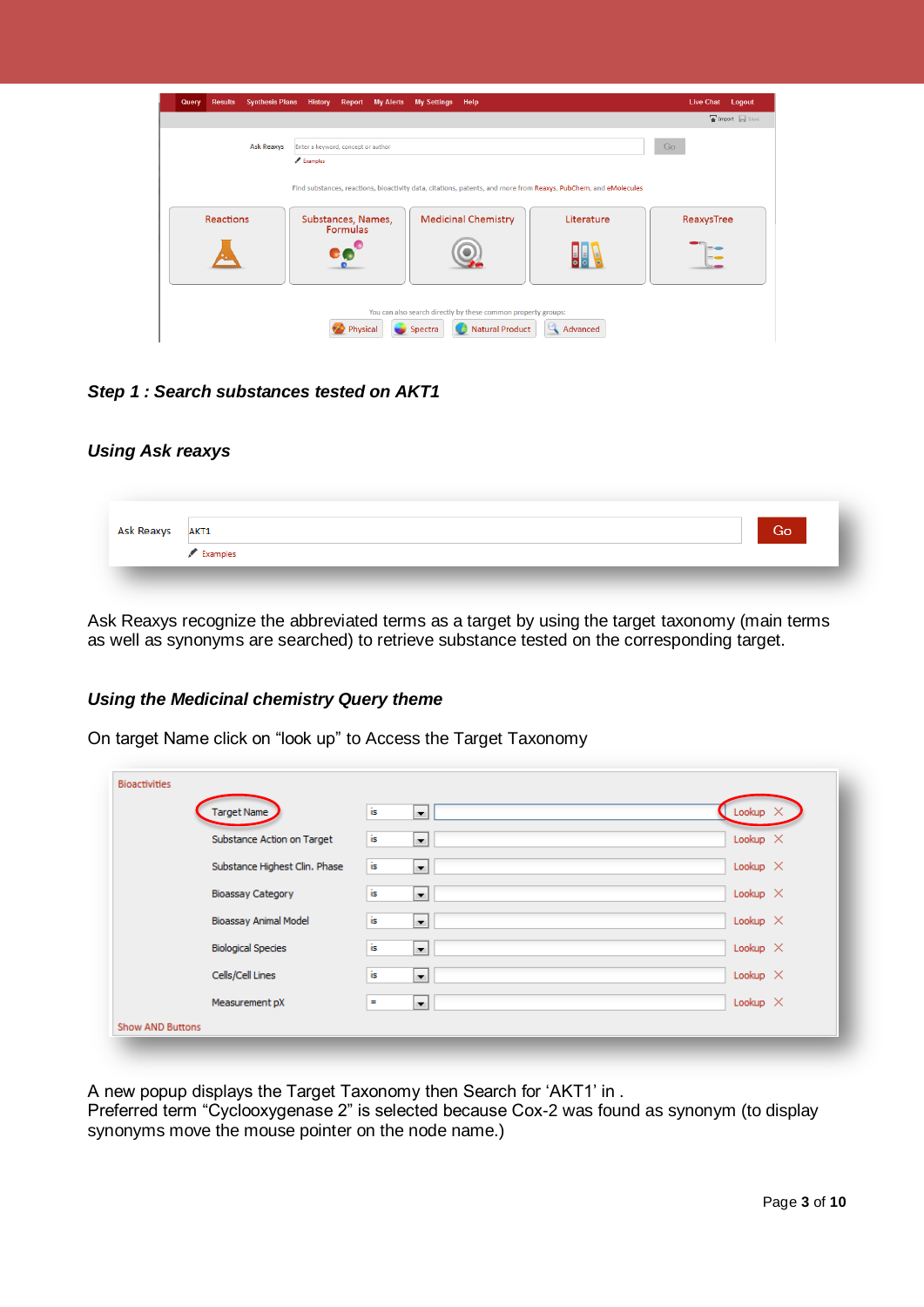| Select index items and click 'Transfer'        | $\circledR$<br>Select index items and click 'Transfer'<br>$\circledcirc$                                 |
|------------------------------------------------|----------------------------------------------------------------------------------------------------------|
| Reaxys                                         | Reaxys                                                                                                   |
| Enter search term: AKT1<br><b>SEARCH</b>       | Enter search term: AKT1<br><b>SEARCH</b>                                                                 |
| $\Box$ $\Box$ Targets (16357566)               | ■ Targets (16357566)                                                                                     |
| E E Atrial natriuretic peptide (All) (2012)    | <b>■</b> Enzyme (All) (7830340)                                                                          |
| $\Box$ $\Box$ Claudin (All) (8)                | <b>M</b> E EC 2: Transferase (All) (4463297)                                                             |
| □ El Enzyme (All) (7830340)                    | ■ Kinase (All) (4132887)                                                                                 |
| $\Box$ $\Box$ GPCR (All) (4465597)             | Group 1: prot. S/T-Y-kinase/ Atypical protein kinase /                                                   |
| E Imidazoline (All) (3196)                     | Lipid kinase / ATP-grasp (All) (3771431)                                                                 |
| <b>E</b> integrin All) (23095)                 | F El Protein S/T-Y kinase / Atypical kinase (All)                                                        |
| Interleukin/Cytokine (All) (1765)<br>$\pm$     | (3569877)<br>F El Protein S/T-Y kinase (All) (3564864)                                                   |
| <b>E</b> Ion channels (All) (964449)           | ■ AGC (All) (360375)                                                                                     |
| U Nuclear receptor (All) (576278)              | <b>■ AKT (All) (81370)</b>                                                                               |
| E E Pattern recognition receptors (All) (8290) | $\boxed{\triangledown}$ $\Box$ AKT1 (10460)                                                              |
| □ El Sigma (All) (15555)                       | AKT1 [Bovinae]                                                                                           |
| E Transporter (All) (344524)                   | (8)                                                                                                      |
| Unclassified Targets (2122576)                 | AKT1 [Human]                                                                                             |
|                                                | (6718)                                                                                                   |
|                                                | AKT1 [mouse]                                                                                             |
|                                                | (63)                                                                                                     |
| <b>Terms selected:</b>                         | <b>Terms selected:</b><br>'AKT1';'Proline-rich AKT1 substrate 1 [human]';'Proline-rich AKT1 substrate 1' |
| Transfer<br>Reset                              | Cancel<br> Transfer<br>Reset<br>Cancel                                                                   |

The search is done by substring in the target name as well as in the synonyms consequently some targets may be not always relevant. To unselect these unwanted targets uncheck the corresponding node and then click on "transfer".

| Enter search term: AKT1 | <b>SEARCH</b>                                    |   |
|-------------------------|--------------------------------------------------|---|
|                         | (Juuuu rij                                       | ∸ |
|                         | ■ Protein S/T-Y kinase (All) (3564864)           |   |
|                         | ■ EI AGC (All) (360375)                          |   |
|                         | ■ AKT (All) (81370)                              |   |
|                         | $\boxed{\triangledown}$ $\boxminus$ AKT1 (10460) |   |
|                         | AKT1 [Bovinae]                                   |   |
|                         | (8)                                              |   |
|                         | AKT1 [Human]                                     |   |
|                         | (6718)                                           |   |
|                         | AKT1 [mouse]                                     |   |
|                         | (63)                                             |   |
|                         | $\sqrt{2}$ AKT1 [rat] (1)                        |   |
|                         |                                                  | Ξ |
|                         | Unclassified Targets (2122576)                   |   |
| □ P (226886)            |                                                  |   |
|                         | <b>E</b> Pr (59843)                              |   |
|                         | Proline-rich AKT1 substrate 1 (251)              |   |
|                         | Proline-rich AKT1 substrate 1 [human] (12)       |   |
|                         |                                                  |   |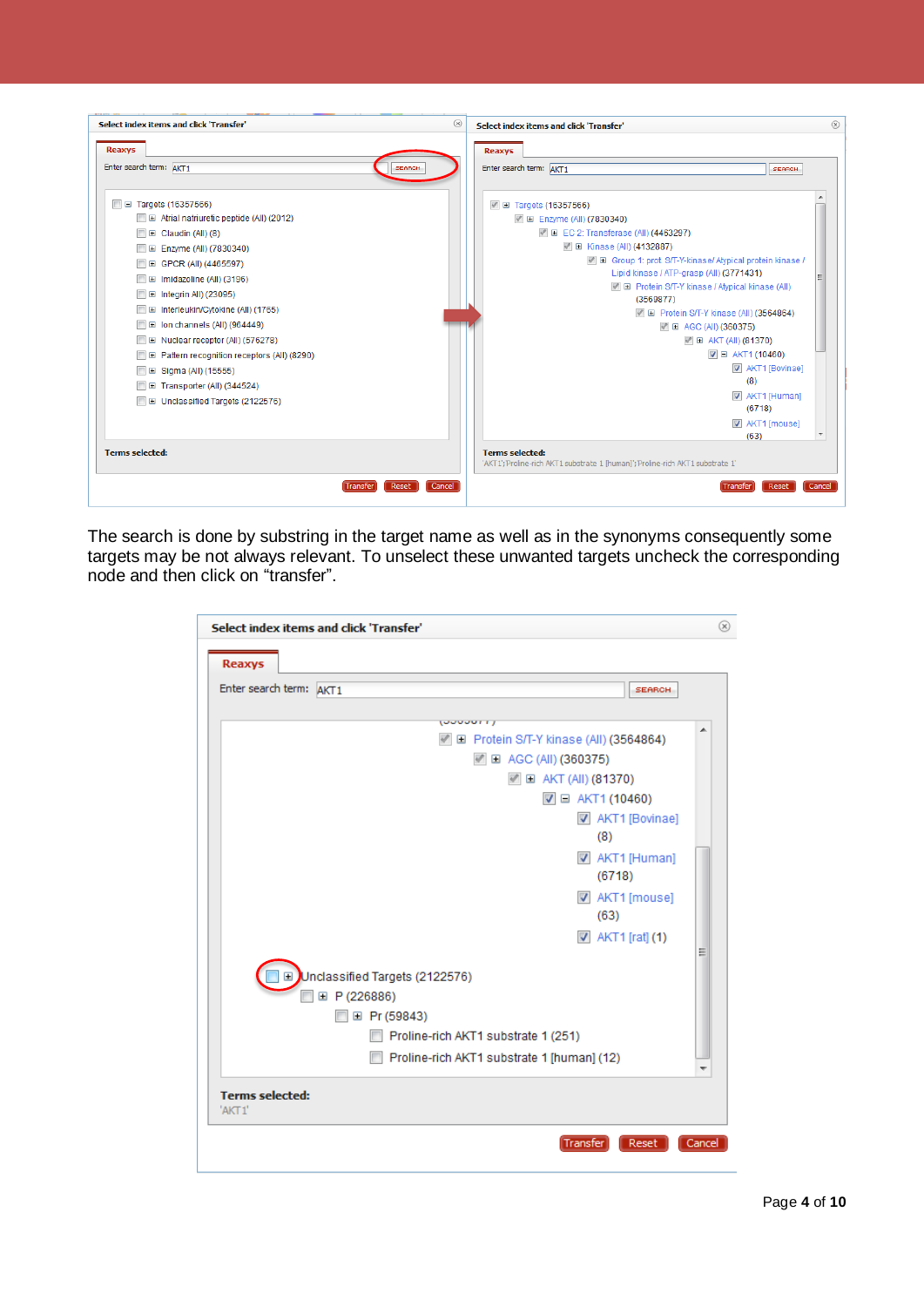| Bioactivities (10460)                                 | Reactions (0)<br>Substances (8422)                                                         | Targets (38)<br>Citations (789)                             |                                                                 |
|-------------------------------------------------------|--------------------------------------------------------------------------------------------|-------------------------------------------------------------|-----------------------------------------------------------------|
| C<br>DISPLAY:                                         | Ⅲ<br>$x\,y$<br>M<br><b>SELECTED</b><br>DATA:<br>Structure Navigator AxisValues DataDensity | 0.0<br>丽<br>FILTER:<br>min<br>pX Value:<br>Limit to Exclude | Apply<br>15.0<br>Exclude<br>. .<br>GoSTAR data<br>Legend<br>max |
| X-axis:<br><b>Targets</b>                             |                                                                                            |                                                             |                                                                 |
| Y-axis:<br><b>Substances</b>                          | $\frac{1}{8}$<br>$\overline{\phantom{0}}$                                                  | d<br>$\overline{\mathbf{z}}$                                | $\frac{1}{2}$<br>$\overline{\mathbf{z}}$                        |
| $\boxed{\blacksquare}$<br>4,5,6,7-tetrahydr           | $1\,$                                                                                      |                                                             | ∣≰<br><b>Thumbnail Panel</b><br>x                               |
| 3-Aminoindazole <b>V</b>                              | $\mathbf{1}$                                                                               |                                                             | ▲                                                               |
| NSC 10120 <b>D</b>                                    | $1\,$                                                                                      |                                                             |                                                                 |
| 6-benzylthiopurine                                    | $\mathbf{1}$                                                                               |                                                             |                                                                 |
| $\boxed{\blacksquare}$<br>N2,N4-diphenylpy            | $1\,$                                                                                      |                                                             |                                                                 |
| 6-(p-fluorobenzylt                                    | $\mathbf{1}$                                                                               |                                                             |                                                                 |
| $\boxed{\blacksquare}$<br>2,3,7,8-tetrahydr           | 5,4                                                                                        |                                                             |                                                                 |
| Wortmannin [                                          | 7.2                                                                                        |                                                             |                                                                 |
| Epigallocatechin <b>D</b>                             | $1\,$                                                                                      |                                                             |                                                                 |
| 1-[6-(3-acetyl-2 4 D                                  | $\mathbf{1}$                                                                               |                                                             |                                                                 |
| $\boxed{\mathbf{r}}$<br>adenosine 5'-triph            |                                                                                            |                                                             |                                                                 |
| $\boxed{\blacksquare}$<br>JNK Inhibitor II, N.        | $1\,$                                                                                      |                                                             |                                                                 |
| Indirubin []                                          | $\mathbf{1}$                                                                               |                                                             |                                                                 |
| $\Box$<br>pyrrolo[2,3-b]pyri                          | 3,3                                                                                        |                                                             |                                                                 |
| 1,2-benzopyrazole<br>indole-3-carbinol                | $\mathbf{1}$                                                                               |                                                             |                                                                 |
| $\Box$<br>2-(n-phenylamino)                           |                                                                                            |                                                             |                                                                 |
| $\Box$                                                | $\mathbf{1}$<br>4.3                                                                        |                                                             |                                                                 |
| 6-bromo-3, 4-dihy<br>$\boxed{2}$<br>5,6-dichloro-1H-p | 5.1                                                                                        |                                                             |                                                                 |
| $\boxed{\blacksquare}$<br>1-(1H-indol-3-yl) -         |                                                                                            |                                                             |                                                                 |
| harmane $\boxed{\blacksquare}$                        | $\mathbf{1}$                                                                               |                                                             |                                                                 |
| $\boxed{\blacksquare}$<br>2-phenyl-1,2-ben            | $\mathbf{1}$                                                                               |                                                             |                                                                 |
| $\Box$<br>N-(pyridin-2-yl)-N'                         | $\mathbf{1}$                                                                               |                                                             |                                                                 |
|                                                       |                                                                                            |                                                             |                                                                 |

*Step 2 : A full heatmap will appear with compounds tested on AKT1*

## *Step 3 : Filter by Target Species*

On the left had side click on "Target species" select human and click on "Limit to"

| <b>Target Species</b>                                     |                         |
|-----------------------------------------------------------|-------------------------|
| by Value<br>by Group                                      |                         |
| V<br>human<br>mouse<br>hovinae<br>rat<br>(no entry given) | 6717<br>86<br>8<br>3671 |
| Limit to                                                  | Exclude                 |

A new heat map will appear with the AKT1 target

## *Step 4 : Retrieve Active compounds by filtering by pX value >9 (Bioactivities Ki, IC50, Kd, etc…<1nM)*

Move the cursor to the right without releasing the mouse button and click on "Apply"

| FILTER: | 9.0 |           | 15.0 | Apply |
|---------|-----|-----------|------|-------|
|         |     | pX Value: | nax  |       |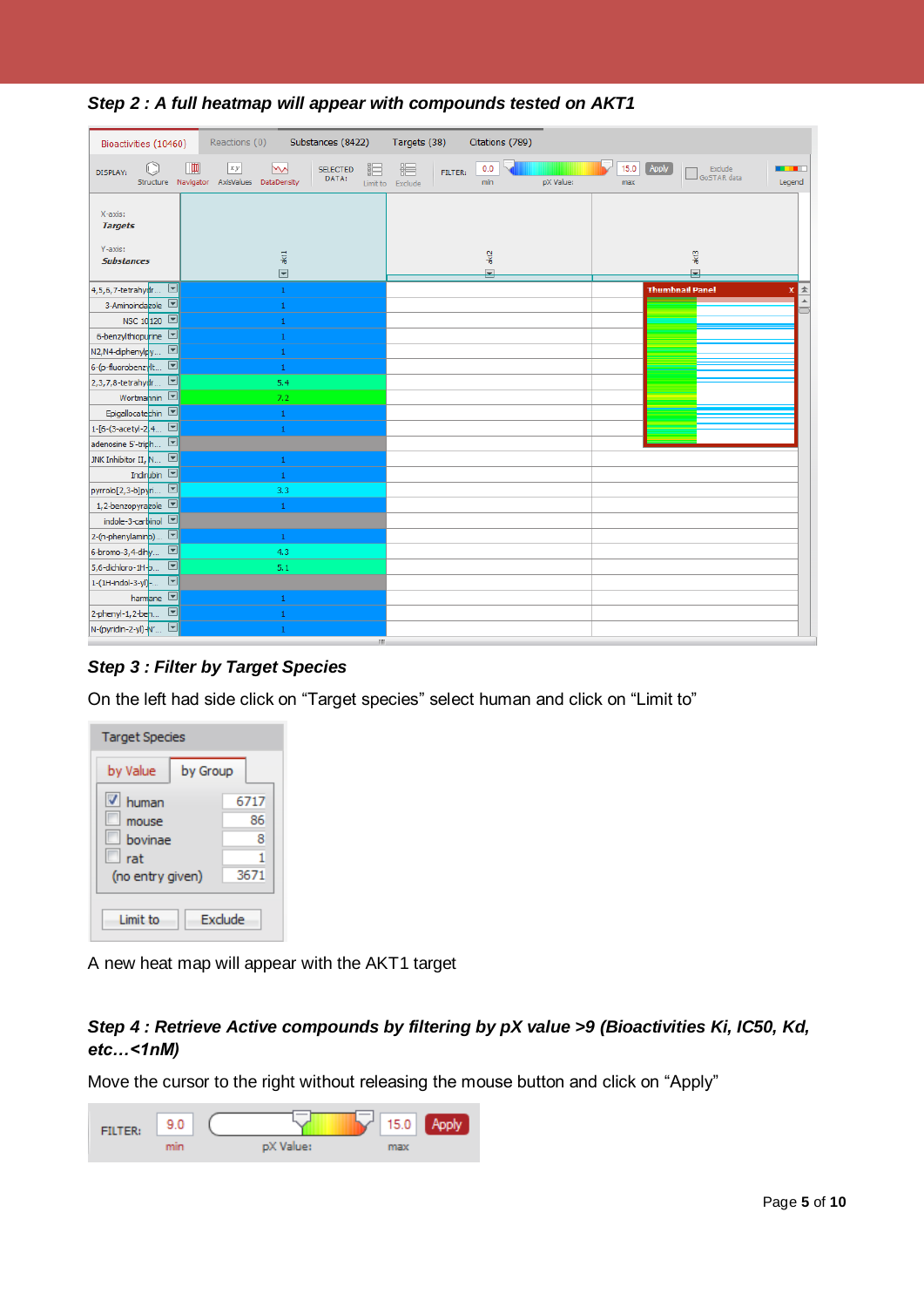Heatmap will appear with the most active compounds on AKT1

Click on the AKT1 arrow  $\boxed{\blacksquare}$  and select "sort descending on this column" See Below.



The most active compound will be on the top of the Heatmap

|                                   | Bioactivities (83) |              |    | Reactions (0) Substances (80)                   |                          | Targets (5) |                       | Citations (29) |                                           |           |             |       |                        |                             |                                 |
|-----------------------------------|--------------------|--------------|----|-------------------------------------------------|--------------------------|-------------|-----------------------|----------------|-------------------------------------------|-----------|-------------|-------|------------------------|-----------------------------|---------------------------------|
| DISPLAY:                          | U                  | $\mathbb{Z}$ | xy | M<br>Structure Navigator AxisValues DataDensity | <b>SELECTED</b><br>DATA: | 脂           | 讀<br>Limit to Exclude | FILTER:        | 9.0<br>min                                | pX Value: | 15.0<br>max | Apply | Exclude<br>GoSTAR data | <b>CONTRACTOR</b><br>Legend |                                 |
| X-axis:<br><b>Targets</b>         |                    |              |    |                                                 |                          |             |                       |                |                                           |           |             |       |                        |                             |                                 |
| Y-axis:<br><b>Substances</b>      |                    |              |    |                                                 |                          |             |                       |                | $\frac{1}{2}$<br>$\overline{\phantom{a}}$ |           |             |       |                        |                             |                                 |
| $(\pm)$ -2-amino-1                |                    |              |    |                                                 |                          |             |                       |                | 11.1                                      |           |             |       | <b>Thumbnail Panel</b> |                             | $\frac{\mathbf{x}}{\mathbf{r}}$ |
| $(\pm)$ -2-amino-1                |                    |              |    |                                                 |                          |             |                       |                | 10.8                                      |           |             |       |                        |                             |                                 |
| $6-(4-(1-(2-(az))$                |                    |              |    |                                                 |                          |             |                       |                | 10                                        |           |             |       |                        |                             |                                 |
|                                   | A-443654           |              |    |                                                 |                          |             |                       |                | 9.8                                       |           |             |       |                        |                             |                                 |
| $6-(4-(1-(2-(az - \sqrt{3})))$    |                    |              |    |                                                 |                          |             |                       |                | 9.8                                       |           |             |       |                        |                             |                                 |
|                                   | 24169682           |              |    |                                                 |                          |             |                       |                | 9.8                                       |           |             |       |                        |                             |                                 |
|                                   | 24494707           |              |    |                                                 |                          |             |                       |                | 9.7                                       |           |             |       |                        |                             |                                 |
| 5-ethyl-6-{4-[ ■                  |                    |              |    |                                                 |                          |             |                       |                | 9,5                                       |           |             |       |                        |                             |                                 |
|                                   | 24399398           |              |    |                                                 |                          |             |                       |                | 9.5                                       |           |             |       |                        |                             |                                 |
|                                   | 24399399           |              |    |                                                 |                          |             |                       |                | 9,5                                       |           |             |       |                        |                             |                                 |
| $(S)-1-(1H-indol$                 |                    |              |    |                                                 |                          |             |                       |                | 9,4                                       |           |             |       |                        |                             |                                 |
| trans-3-amino-                    |                    |              |    |                                                 |                          |             |                       |                | 9,4                                       |           |             |       |                        |                             |                                 |
| 5-ethyl-6-{4-[ ■                  |                    |              |    |                                                 |                          |             |                       |                | 9,4                                       |           |             |       |                        |                             |                                 |
|                                   | 24399400           |              |    |                                                 |                          |             |                       |                | 9,4                                       |           |             |       |                        |                             |                                 |
|                                   | 24399475           |              |    |                                                 |                          |             |                       |                | 9,4                                       |           |             |       |                        |                             |                                 |
| (S)-N-((3-amin <u>▼</u>           |                    |              |    |                                                 |                          |             |                       |                | 9,3                                       |           |             |       |                        |                             |                                 |
|                                   | 24399401           |              |    |                                                 |                          |             |                       |                | 9.3                                       |           |             |       |                        |                             |                                 |
| $(S)-2$ -amino-1-                 |                    |              |    |                                                 |                          |             |                       |                | 9.3                                       |           |             |       |                        |                             |                                 |
| 4-(2-(4-amino- <del>■</del>       |                    |              |    |                                                 |                          |             |                       |                | 9,2                                       |           |             |       |                        |                             |                                 |
|                                   | GSK690693          |              |    |                                                 |                          |             |                       |                | 9.2                                       |           |             |       |                        |                             |                                 |
|                                   | 20604613           |              |    |                                                 |                          |             |                       |                | 9,2                                       |           |             |       |                        |                             |                                 |
| $r$ <i>IA IA In I<sub>A</sub></i> | $\overline{ }$     |              |    |                                                 |                          |             |                       |                | $\sim$ $\sim$                             |           |             |       |                        |                             |                                 |

*Step 5 : Hide data density and then click on structure to display the Chemical structure in the Heatmap*

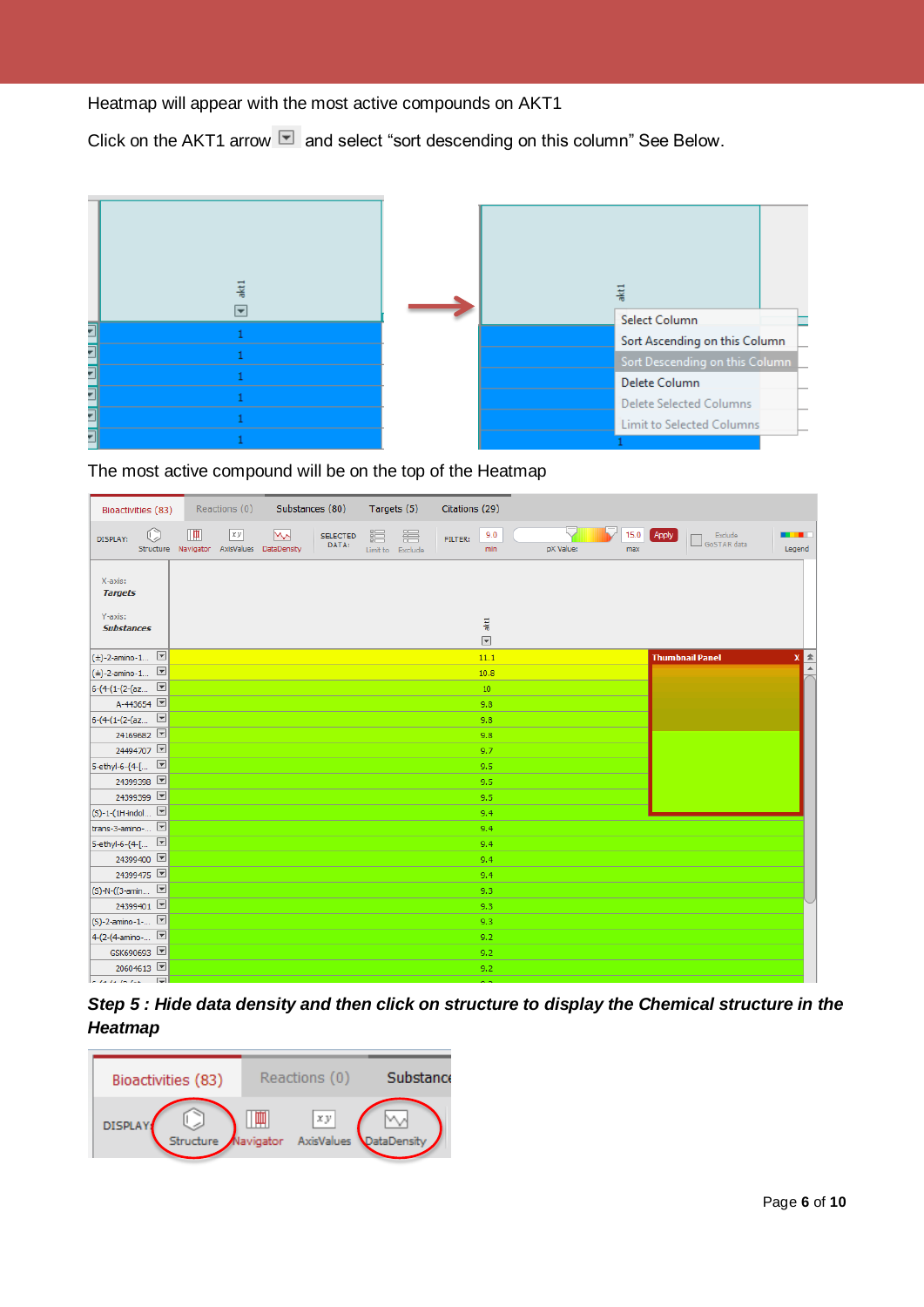|                              | Bioactivities (83)   |                | Reactions (0) | Substances (80)                       |                          | Targets (5)           |   | Citations (29) |                                       |           |     |              |                        |                             |                              |
|------------------------------|----------------------|----------------|---------------|---------------------------------------|--------------------------|-----------------------|---|----------------|---------------------------------------|-----------|-----|--------------|------------------------|-----------------------------|------------------------------|
| DISPLAY:                     | Structure            | $\blacksquare$ | $xy$          | M<br>Navigator AxisValues DataDensity | <b>SELECTED</b><br>DATA: | 詣<br>Limit to Exclude | 這 | FILTER:        | 9.0<br>min                            | pX Value: | max | 15.0   Apply | Exclude<br>GoSTAR data | <b>CONTRACTOR</b><br>Legend |                              |
| X-axis:<br><b>Targets</b>    |                      |                |               |                                       |                          |                       |   |                |                                       |           |     |              |                        |                             |                              |
| Y-axis:<br><b>Substances</b> |                      |                |               |                                       |                          |                       |   |                | $\frac{1}{6}$<br>$\blacktriangledown$ |           |     |              |                        |                             |                              |
| $\frac{1}{3}$                | $\blacktriangledown$ |                |               |                                       |                          |                       |   |                | 11.1                                  |           |     |              | <b>Thumbnail Panel</b> |                             | $x \geq$<br>$\blacktriangle$ |
|                              | $\blacktriangledown$ |                |               |                                       |                          |                       |   |                | 10.8                                  |           |     |              |                        |                             |                              |
|                              | $\blacktriangledown$ |                |               |                                       |                          |                       |   |                | 10                                    |           |     |              |                        |                             |                              |
| e شهر<br>په                  | $\blacktriangledown$ |                |               |                                       |                          |                       |   |                | 9.8                                   |           |     |              |                        |                             |                              |
|                              | $\blacktriangledown$ |                |               |                                       |                          |                       |   |                | 9.8                                   |           |     |              |                        |                             |                              |

If chemical structures are too small grab the column line and move it to the right to resize it.



*Step 6 : Then select the compound by clicking on the row header (Chemical structure) and limit to*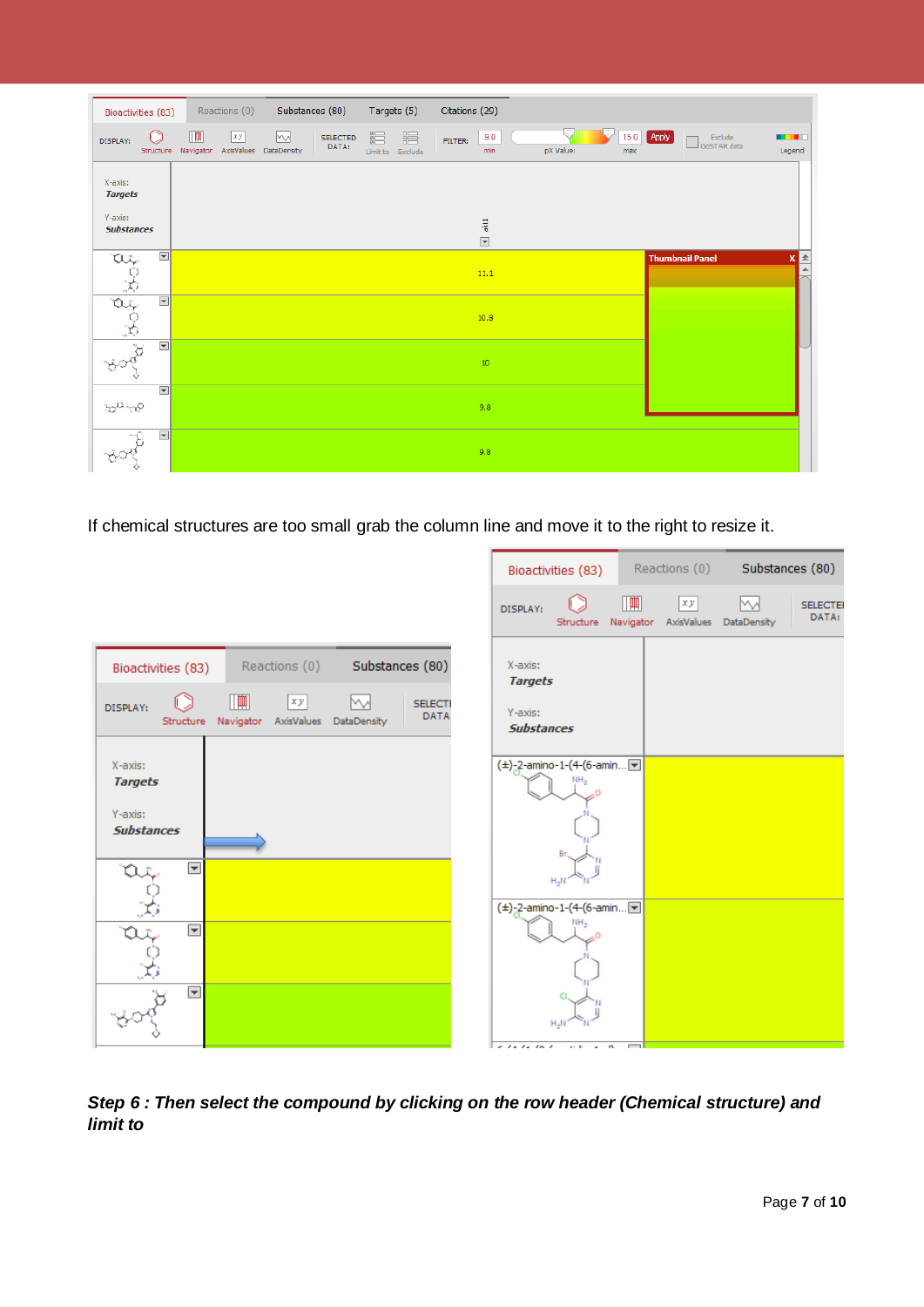| Bioactivities (83)                                                     | Reactions (0)                       | Substances (80)                                               | Targets (5)                         | Citations (29)                            |           |                                                 |                             |
|------------------------------------------------------------------------|-------------------------------------|---------------------------------------------------------------|-------------------------------------|-------------------------------------------|-----------|-------------------------------------------------|-----------------------------|
| DISPLAY:<br>Structure                                                  | $\blacksquare$<br> xy <br>Navigator | M<br><b>SELECTIO</b><br><b>DATA</b><br>AxisValues DataDensity | 疆<br>Limit to <b><i>Exclude</i></b> | 9.0<br>FILTER:<br>min                     | pX Value: | 15.0   Apply  <br>Exclude<br>GoSTAR data<br>max | <b>CONTRACTOR</b><br>Legend |
| X-axis:<br><b>Targets</b>                                              |                                     |                                                               |                                     |                                           |           |                                                 |                             |
| Y-axis:<br><b>Substances</b>                                           |                                     |                                                               |                                     | $\frac{1}{6}$<br>$\overline{\phantom{a}}$ |           |                                                 |                             |
| $(t)$ -2-amino-1-(4-(6-amin $\Box$<br>NH <sub>2</sub><br>Br.<br>$H_2N$ |                                     |                                                               |                                     | 11.1                                      |           | <b>Thumbnail Panel</b>                          | 全<br>$\boldsymbol{x}$       |
| (±)-2-amino-1-(4-(6-amin<br>NH <sub>2</sub>                            |                                     |                                                               |                                     | 10.8                                      |           |                                                 |                             |

#### Cick on the substance tab

|                   | Reactions (0)<br>Bioactivities (1)                                     | Citations (1)<br>Targets (1)<br>Substances (1)                                                                                                                                                                                                                                                                                                   | $\bigodot$ Page 1 of 1<br>go to Page            |                                                                                        |                 |                               |  |
|-------------------|------------------------------------------------------------------------|--------------------------------------------------------------------------------------------------------------------------------------------------------------------------------------------------------------------------------------------------------------------------------------------------------------------------------------------------|-------------------------------------------------|----------------------------------------------------------------------------------------|-----------------|-------------------------------|--|
|                   | 錩<br>噐<br>╔<br>Exclude<br>Limit to<br>Export                           | $\Theta$<br>E<br>$^{\circledR}$<br>€<br>Sort by No of References $\rightarrow \rightarrow \rightarrow$<br>Hide<br>Zoom out<br>Zoom in<br><b>Print</b>                                                                                                                                                                                            | Display as: 111                                 |                                                                                        |                 | <b>Exclude</b><br>GoSTAR data |  |
|                   | Structure                                                              | Structure/Compound Data                                                                                                                                                                                                                                                                                                                          | N° of preparations<br>All Preps   All Reactions | Available Data                                                                         | Target          | $N^{\circ}$ of ref.           |  |
| ▣<br>$\mathbf{1}$ | $\mathbb{R}^n$<br>$EQ$ is<br>Synthesize   Show Details<br>Find similar | <b>Chemical Name:</b><br>(±)-2-amino-1-(4-(6-amino-5-bromopyrimidin-4-yl)piperazin-1-yl)-<br>3-(4-chlorophenyl) propan-1-one<br>Reaxys Registry Number: 26585609<br>Molecular Formula: C <sub>17H20</sub> BrClN <sub>6</sub> O<br>Linear Structure Formula: C17H20BrClN6O<br>Molecular Weight: 439.742<br>InChI Key: OWZITGLREJNFEI-UHFFFAOYSA-N | 4 prep<br>out of<br>4 reactions.                | Druglikeness<br>Bioactivity<br>Identification<br>Physical<br>Data $(2)$<br>Spectra (4) | Show<br>Targets | 1                             |  |

*Step 7: Is there known similar compounds and what are their pharmacology profiles?* 



Use the find similar function to do so. Similar compounds will be retrieved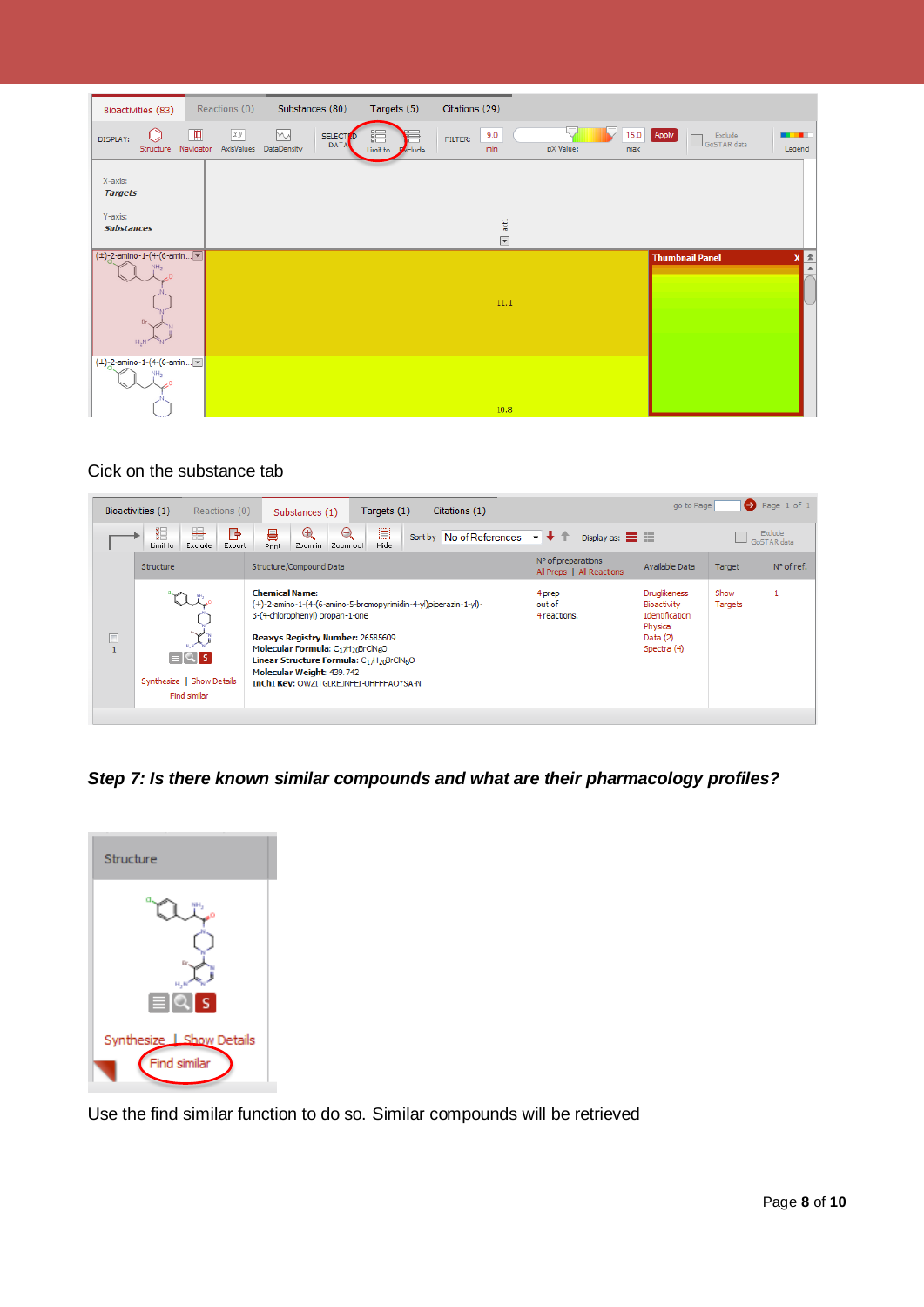| Find Similar Compounds                                                                              |                         |      |        |      |        |  |  |  |  |  |  |  |
|-----------------------------------------------------------------------------------------------------|-------------------------|------|--------|------|--------|--|--|--|--|--|--|--|
| Click on one of the hyperlinks below for getting similar compounds according to the selected scope: |                         |      |        |      |        |  |  |  |  |  |  |  |
| Query Structure                                                                                     | Position/Stereo Isomers | Near | Medium | Wide | Widest |  |  |  |  |  |  |  |
|                                                                                                     |                         | 6    | 22     | 103  | 318    |  |  |  |  |  |  |  |
|                                                                                                     |                         |      |        |      |        |  |  |  |  |  |  |  |

## Medium category was used

| $M \lhd$<br>$\bullet$ Page 1 of 1<br>go to Page<br>Bioactivities (51)<br>Reactions (27)<br>Targets (6)<br>Citations (10)<br>Substances (22) |                                                         |              |                                                                                                                                                                                                                                                                                                                                                                                        |                                                 |                                                                                               |                                 |              |  |  |  |
|---------------------------------------------------------------------------------------------------------------------------------------------|---------------------------------------------------------|--------------|----------------------------------------------------------------------------------------------------------------------------------------------------------------------------------------------------------------------------------------------------------------------------------------------------------------------------------------------------------------------------------------|-------------------------------------------------|-----------------------------------------------------------------------------------------------|---------------------------------|--------------|--|--|--|
|                                                                                                                                             | 錩<br><del>隕</del><br>℡<br>Limit to<br>Exclude<br>Export | 昌<br>Print   | $^\circledR$<br>圓<br>Θ<br>Sort by Similarity<br>Hide<br>Zoom in Zoom out                                                                                                                                                                                                                                                                                                               | デ╋<br>Display as: $\blacksquare$                | Exclude<br>GoSTAR data                                                                        |                                 |              |  |  |  |
|                                                                                                                                             | Structure                                               | % Similarity | Structure/Compound Data                                                                                                                                                                                                                                                                                                                                                                | N° of preparations<br>All Preps   All Reactions | Available Data                                                                                | Target                          | N° of ref.   |  |  |  |
| $\mathbf{1}$                                                                                                                                | Synthesize   Show Details<br>Find similar               | 100.0%       | <b>Chemical Name:</b><br>(±)-2-amino-1-(4-(6-amino-5-bromopyrimidin-4-yl)piperazin-<br>1-yl)-3-(4-chlorophenyl) propan-1-one<br>Reaxys Registry Number: 26585609<br>Molecular Formula: C <sub>1</sub> H <sub>20</sub> BrClN <sub>6</sub> O<br>Linear Structure Formula: C <sub>17H20</sub> BrClN <sub>6</sub> O<br>Molecular Weight: 439.742<br>InChI Key: OWZITGLREJNFEI-UHFFFAOYSA-N | 4 prep<br>out of<br>4 reactions.                | Druglikeness<br>Bioactivity<br>Identification<br>Physical<br>Data $(2)$<br>Spectra (4)        | Show<br>$\mathbf{1}$<br>Targets |              |  |  |  |
| $\Box$<br>$\overline{2}$                                                                                                                    | Synthesize   Show Details<br>Find similar               | 97.8%        | <b>Chemical Name:</b><br>(±)-2-amino-1-(4-(6-amino-5-chloropyrimidin-4-yl)piperazin-<br>1-yl)-3-(4-chlorophenyl)propan-1-one<br>Reaxys Registry Number: 26585607<br>Molecular Formula: C <sub>17H20</sub> Cl <sub>2</sub> N <sub>6</sub> O<br>Linear Structure Formula: C17H20Cl2N6O<br>Molecular Weight: 395.291<br>InChI Key: SSFWFZBIPWHUFP-UHFFFAOYSA-N                            | 4 prep<br>out of<br>4 reactions.                | <b>Druglikeness</b><br>Bioactivity<br>Identification<br>Physical<br>Data $(2)$<br>Spectra (4) | Show<br>Targets                 | $\mathbf{1}$ |  |  |  |
| $\Box$<br>3                                                                                                                                 |                                                         | 95.8%        | <b>Chemical Name:</b><br>(S)-2-amino-1-(4-(6-amino-5-chloropyrimidin-4-yl)piperazin-<br>1-yl)-3-phenylpropan-1-one<br>Reaxys Registry Number: 26585605<br>Molecular Formula: C <sub>17H21</sub> ClN <sub>6</sub> O<br>Linear Structure Formula: CathaClNcO                                                                                                                             | 4 prep<br>out of<br>4 reactions.                | Druglikeness<br>Bioactivity<br>Identification<br>Physical<br>Data $(2)$<br>Spectra (4)        | Show<br>Targets                 | 1            |  |  |  |

Substances are ranked by decreasing similarity (Based on tanimoto metric) Clicking on the Bioactivities tab will display the phamacology profile of similar substances.